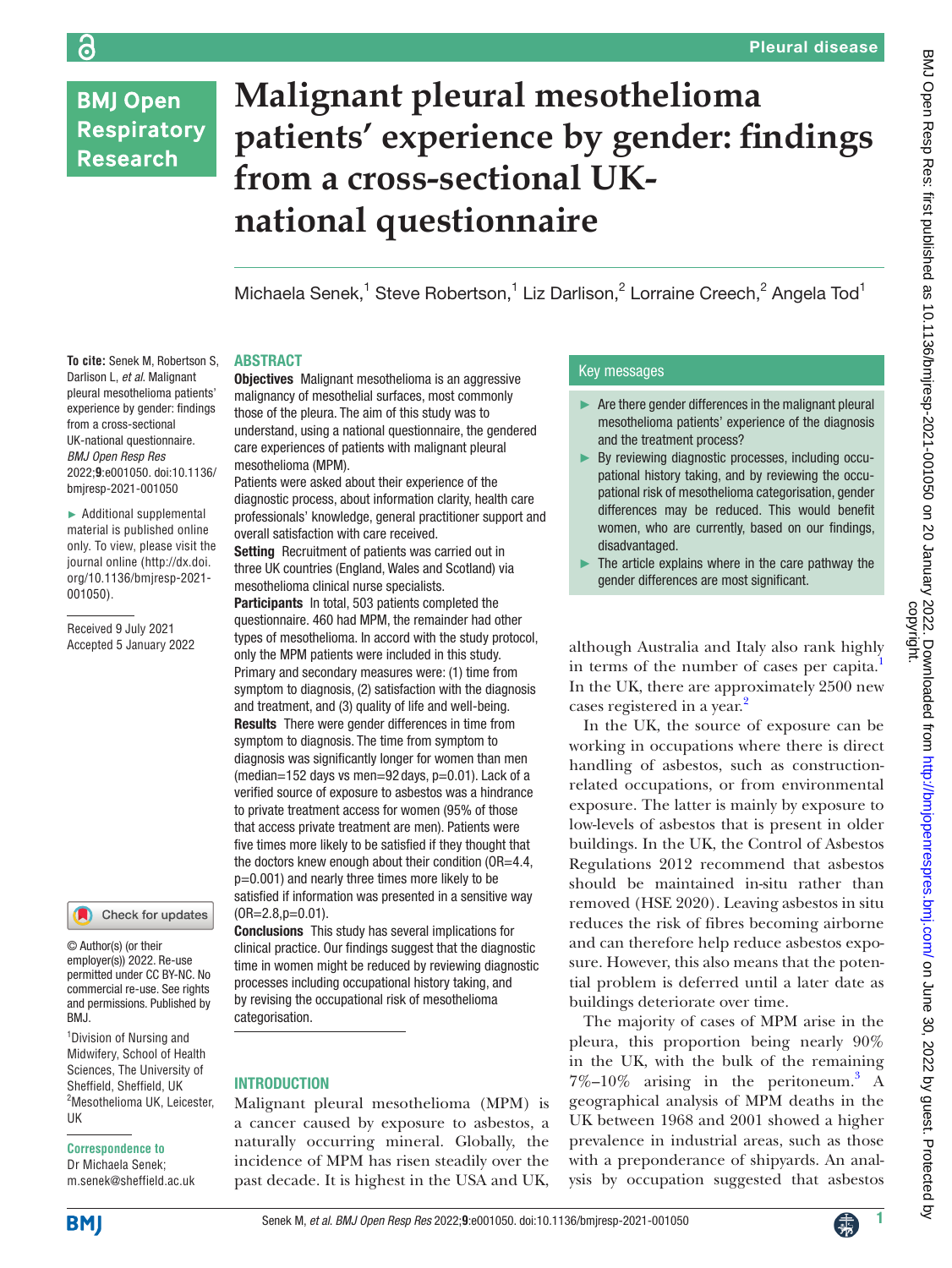exposure in the construction industry accounted for a substantial proportion of MPM deaths.<sup>4</sup>

In the UK, in 2017, 83% of all cases were in men and 17% in women.<sup>[5](#page-7-4)</sup> The prognosis is poor with an overall survival rate of 7% after 5 years although survival rates are higher in women than men.<sup>[6](#page-7-5)</sup> These gender differences are thought to result from men's greater occupational exposure to asbestos (direct handling compared with women's environmental exposure) and perhaps to some physiological protection afforded to women against the disease by circulating hormones.<sup>7</sup> Further studies have also shown that women who are diagnosed before the age of 45 have better survival rates than women of the same age who have been diagnosed later in life.

It follows that timely identification is crucial.<sup>[8](#page-7-7)</sup> At the time of diagnosis, patients most commonly present with symptoms such as breathlessness and chest pain.<sup>[9](#page-7-8)</sup> Patients' experience of diagnosis, access to tests, general practitioner (GP) support and subsequent treatment differs.<sup>[10](#page-7-9)</sup> A national audit study from 2015 in England and Wales of 8740 MPM cases showed that just under half (47%) were being referred to a specialist from their GP, 14% of patients were referred following an emergency admission to hospital and 7% after an A&E attendance, with a further 21% being referred from a consultant in a non-respiratory specialty.[11](#page-7-10)

A recently published study by Senek and Steve Robertson found variations in time from symptom to diagnosis. It showed that it takes longer for women to be diagnosed with MPM than men. $^{12}$  $^{12}$  $^{12}$  It also suggested that most of the asbestos exposure in women was by means of indirect occupational exposure in ageing buildings such as schools, hospitals and shops.[12](#page-7-11) These occupations are traditionally viewed as having a low risk of exposure to asbestos. The emphasis on high-risk occupations, such as construction the industry, may have masked the occupational risk to individuals who experience a low-level exposure in deteriorating buildings. This emphasis may affect the duration of the diagnostic process as, for example, the taking of patients' histories will depend in part on health professionals' understanding of occupational risk. The study recommended that further research is needed into the real-time risk of such exposure, as well as raised awareness among health professionals.<sup>12</sup>

Other studies that have explored the care pathway, including a systematic review, have found that receiving the diagnosis is psychologically difficult and challenging for patients.<sup>[9](#page-7-8)</sup> Due to poor prognosis and limited treatment options, many are left with a feeling of hopelessness and depression.[13](#page-7-12) A recent qualitative study by Taylor *et al*, produced a set of recommendations for healthcare professionals to improve patient experience of diagnosis.<sup>10</sup> The main findings highlighted the importance of honesty and timeliness in communication. The main deficiencies were linked to a lack of suitable environment, insufficient time allocation and a lack of appropriate training. In this study, we will explore patients' experience of the care pathway based on self-reported

outcomes from the national Mesothelioma, Outcomes, Research and Experience (MORE) survey as well as exploring gender differences (see [online supplemental](https://dx.doi.org/10.1136/bmjresp-2021-001050) [appendix 1\)](https://dx.doi.org/10.1136/bmjresp-2021-001050).

# **METHODS**

# Source of data

Recruitment and data collection were carried out in May 2019 by the 25 mesothelioma clinical nurse specialists across the UK who shared the questionnaire with MPM patients via a mailing list and in face-to-face clinics. This ensured that at least 70% of all UK patients with MPM at that time were invited to take part in the study. In addition, a link to the questionnaire was shared via social networking groups and the Mesothelioma UK website. Respondents were asked about their experiences of the diagnostic process, time from symptom to diagnosis and treatment satisfaction. The questions concerned:

- ► Clarity (whether the information they received was understandable).
- ► Sensitivity (whether it was given in a sensitive way).
- ► Healthcare professionals' knowledge (whether the doctors knew enough about the condition).
- GP support (whether enough support was received from your GP).
- Overall satisfaction with care received.

In addition, there were questions about treatment experience which mainly concerned symptom management. In addition to these questions a quality of life (QoL) validated tool (EQ5D) was included.

The participants completed the survey remotely online. The medical sections of the survey were then validated by a specialist nurse. Next, the data were anonymised and shared with the University of Sheffield research team via a double-password-encrypted file.

#### Patient and public involvement

As this was a secondary data analysis, we could not manipulate the study design, data collection processes and questionnaire design. However, the analysis was informed by discussions and interviews with patients in the Gendered Experience of Mesothelioma Study.<sup>14</sup> The analysis was also informed by the conversations and analysis of the Asbestos Support Group HASAG data set, which was published in 2020.<sup>[12](#page-7-11)</sup>

#### Data sharing agreement

A data sharing agreement was set up between Mesothelioma UK and the University of Sheffield. Mesothelioma UK shared the double-passwordencrypted data set via a password-protected server that could only be accessed by the research team.

#### Data analysis

Statistical analysis explored (1) gender differences in the population of MPM patients and (2) the relationship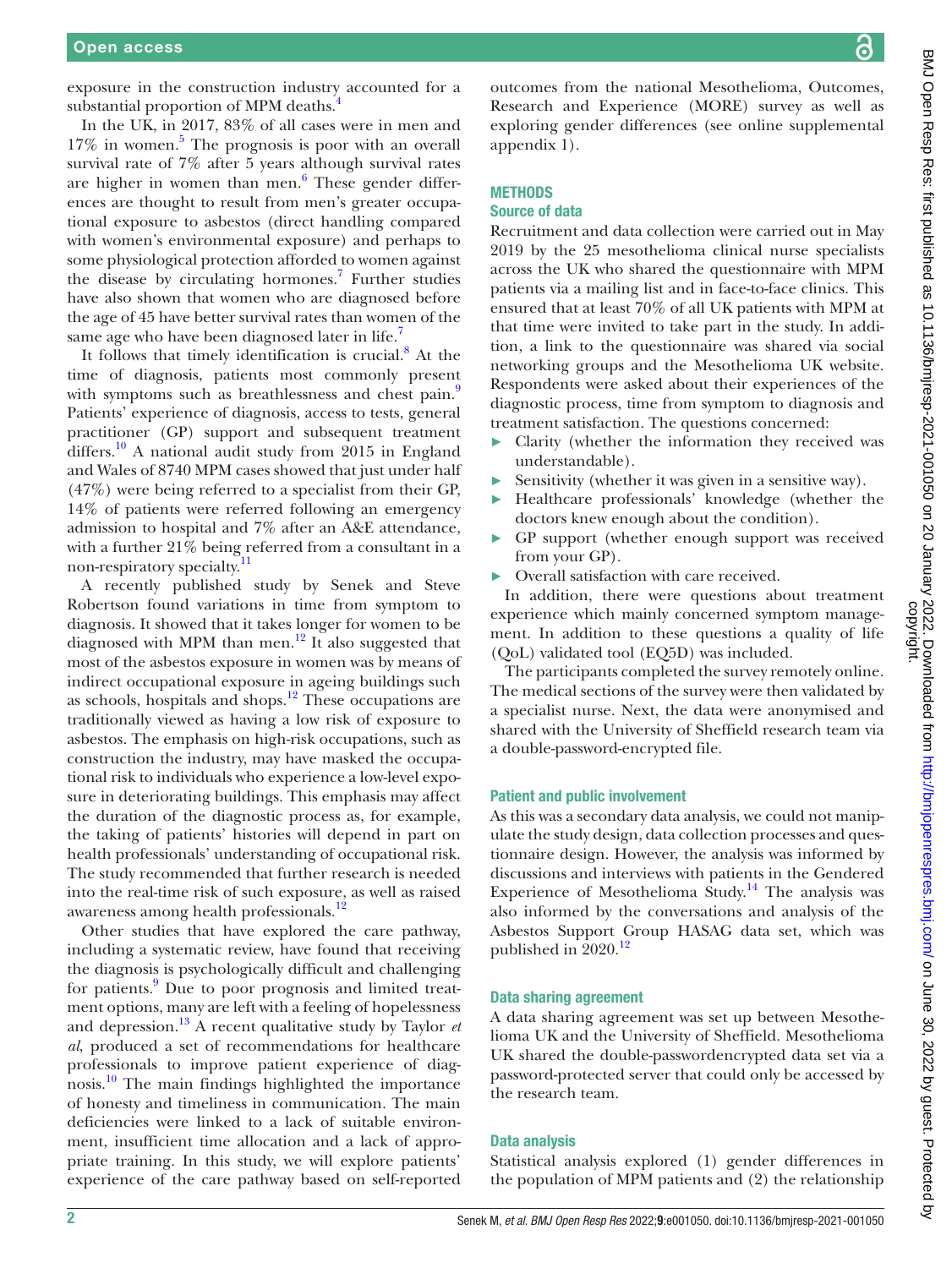between type of exposure, occupational categories and time from symptom to diagnosis between genders. Missing gender data was reported as 'missing'. Gender differences were also explored in relation to satisfaction with the diagnostic and treatment process as well as its relationship with QoL and symptom management. Statistical analysis was carried out in SPSS V.26. The Shapiro-Wilk test was used to assess the normality of data. For data where normal distribution could not be assumed, descriptive statistics were expressed as medians and IQRs. The Mann-Whitney U test was used to compare nonparametric data. A probability value below  $0.05$  (p<0.05) was considered to be statistically significant. Logistic regression was carried out to determine factors that affect satisfaction with the diagnosis.

#### RESULTS

In the MORE data set, there were 503 pleural and peritoneal mesothelioma cases, out of which were 460 MPM cases that were included in this analysis. The sample included patients from three UK countries: England 89.1% (n=410), Scotland 5.7% (n=26) and Wales 2.4%  $(n=11)$ . There were 13 cases  $(2.8\%)$  that did not provide their location. There were 376 (81.7%) men and 81 (17.6%) women and three cases that did not report gender. The gender distribution was consistent with the National Mesothelioma Audit for the period 2016–2018, in which 82% of patients were male and 18% were female (Royal College of Physicians, 2020). There was a significantly higher percentage of women below the age of 65 (25.9% compared with men 18.1%), p=0.05. [Table](#page-2-0) 1 summarises patient's age by gender.

The subtypes of MPM were epithelioid (78.9%, n=362), mixed biphasic  $(8.5\%, n=39)$ , unspecified  $(7\%, n=32)$ , sarcomatoid (5.7%, n=26). The majority of the patients in the data set (47%) were categorised by a healthcare professional as being at a tumour stage that was unsuitable for surgery, 43.9% were categorised as suitable for surgery, and 9.1% were not staged. More men than women were categorised as suitable for surgery (45.4% vs 37%). Surgery is not a standard form of treatment; however, the study participants were assessed as either suitable or not suitable for a surgery. The assessment took into account whether disease is confined (suggesting earlier stage),

<span id="page-2-0"></span>

| Patients' age by gender<br>Table 1 |                         |                           |  |
|------------------------------------|-------------------------|---------------------------|--|
| Age                                | Men                     | Women                     |  |
| 50 or less                         | $N=3(0.8%)$             | $N=3(3.7%)$               |  |
| $51 - 55$                          | 5(1.3%)                 | $N=3(3.7%)$               |  |
| $56 - 60$                          | $N = 15(4%)$            | $N=3(3.7%)$               |  |
| $61 - 65$                          | N=45 (12%)<br>*18.1%≤65 | N=12 (14.8%)<br>*25.9%>65 |  |
| 66-70                              | N=77 (20.5%)            | $N=14(17.3%)$             |  |
| $70+$                              | N=230 (61.3%)           | $N=46(56.8%)$             |  |

subtype, patients' comorbidities and general health and fitness.

#### Satisfaction throughout the diagnostic process

In the sample, 80% of patients reported that they were satisfied with the diagnostic process compared with 20% (n=92) that reported that they were dissatisfied [\(table](#page-3-0) 2). Patients were also asked about how understandable, knowledgeable, and sensitive the diagnostic process was. They were also asked about perceived GP support available as well as overall satisfaction with the process and the healthcare professionals. The highest dissatisfaction rate (55.9%) was with patients' experience with their GP. This was followed by more than one in three (38.3%) stating that their diagnosis was not presented in an understandable way.

There were no statistically significant differences between men and women in terms of satisfaction and overall experience throughout the diagnostic process [\(table](#page-3-0) 2).

# Factors that correlate with the level of satisfaction with the diagnosis

There were relatively low levels of correlation between Health Professionals' level of knowledge (r=0.377) and their sensitivity  $(r=0.269)$ , the overall satisfaction of the diagnostic process and lower levels between understandability (r=0.217), multi-disciplinary team case review  $(r=0.161)$  and GP support  $(r=0.1)$ .

A logistic regression analysis showed that the factor having the biggest impact on satisfaction throughout the diagnostic process was the perceived level of HPs' knowledge,  $p=0.001$ , OR=4.43. The second most impactful factor was whether patients perceived that the diagnosis was delivered in a sensitive way  $((1), p=0.01, OR=2.81)$ followed by the number of times that patients had to see their GP ((1), p*=*0.039, OR=2.166). Respondents were nearly 4.5 times more likely to be satisfied if they perceived that health professionals were knowledgeable about their conditions (OR=4.4) and nearly three times more likely to be satisfied if the diagnosis was delivered in a sensitive way (OR=2.8). The factors that did not significantly impact patient satisfaction were whether the diagnosis was understandable (p*=0.69*) or whether a multidisciplinary team had reviewed their case (p=*0.76*)

#### Time from symptom to diagnosis

Time from first symptom to diagnosis also differed between patients who were satisfied vs those not satisfied with the diagnostic process. Those patients that reported feeling overall satisfaction with health professionals during the diagnostic process also reported a significantly shorter time from first symptom to diagnosis (median=91, IQR=61–92days vs median=122days, IQR=91–123*,* p=0.05).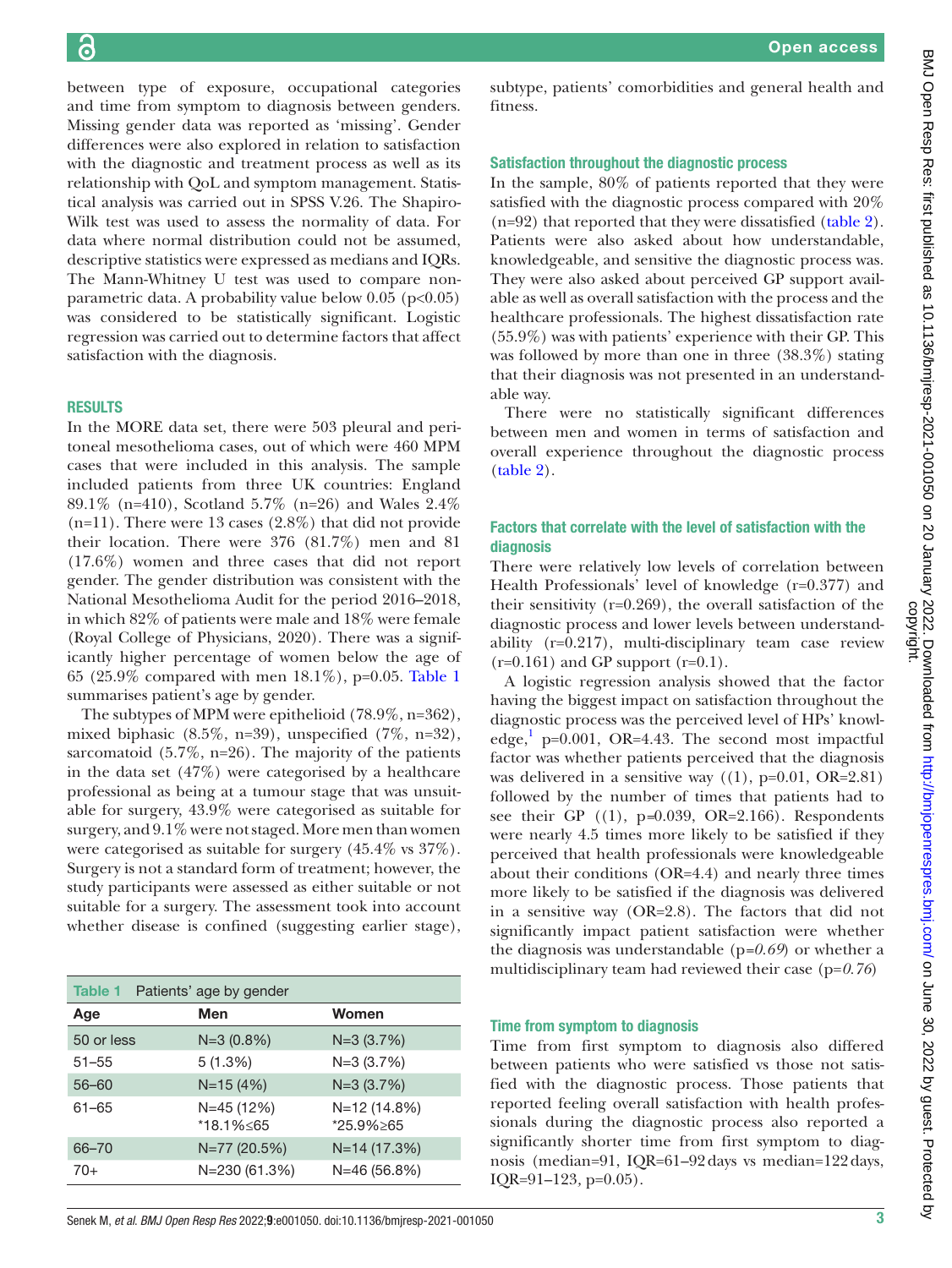#### <span id="page-3-0"></span>Table 2 Summary table of the diagnostic experience

|                                                                                                   |                             | <b>MPM diagnostic process</b> |                    |              |
|---------------------------------------------------------------------------------------------------|-----------------------------|-------------------------------|--------------------|--------------|
|                                                                                                   | <b>No</b>                   | <b>Yes</b>                    | $X^2$ , p value    | <b>Total</b> |
| Was the explanation of the<br>mesothelioma diagnosis<br>understandable                            | 176                         | 283                           | $(1)=1.548, 0.257$ | 459          |
|                                                                                                   | 38.30%                      | 61.70%                        |                    |              |
|                                                                                                   | (44.4% women, 37.1% men)    |                               |                    |              |
| Was the explanation given in<br>sensitive way                                                     | 126                         | 332                           | $(1)=0.638, 0.681$ | 458          |
| Sensitivity                                                                                       | 27.50%                      | 72.50%                        |                    |              |
|                                                                                                   | (29.6% women, 26.7% men)    |                               |                    |              |
| Were you told that a                                                                              | 106                         | 250                           | $(1)=1.498, 0.148$ | 356          |
| multidisciplinary team had reviewed                                                               | 29.80%                      | 70.20%                        |                    |              |
| your case.                                                                                        | (32.7% women, 22.3% men)    |                               |                    |              |
| Did healthcare professionals have<br>sufficient knowledge and know<br>enough about your condition | 115                         | 344                           | $(1)=0.786, 0.778$ | 459          |
| Knowledge                                                                                         | 25.10%                      | 74.90%                        |                    |              |
|                                                                                                   | (26.3% women, 24.7% men)    |                               |                    |              |
| Did you receive good support<br>from your GP in relation to your<br>diagnosis                     | 252                         | 199                           | $(1)=0.675, 0.727$ | 451          |
| GP support                                                                                        | 55.90%                      | 44.10%                        |                    |              |
|                                                                                                   | (54.8% women, 55.1%)        |                               |                    |              |
| Were you overall satisfied with<br>healthcare professionals during<br>your diagnosis              | 92                          | 364                           | $(1)=0.845, 0.857$ | 456          |
| Overall satisfaction                                                                              | 20.20%                      | 79.80%                        |                    |              |
|                                                                                                   | (21.5% women and 19.8% men) |                               |                    |              |

GP, general practitioner; MPM, malignant pleural mesothelioma.

Time from symptom to diagnosis by occupation and gender

Respondents were asked the following questions relating to their asbestos exposure: (1) From your memory were you ever exposed to asbestos? In the sample, 76.4% of men responded 'Yes, through my work', compared with only 28.9% of women and, (2) 'If exposed at work, what was your occupation at the time'. Occupation and source of exposure were then categorised into direct handling versus environmental exposure occupations. Builders, electricians, carpenters, laggers and plumbers were combined into Direct handling category (direct handling of asbestos at work) and teachers, doctors, nurses', administrative staff and secretarial staff were combined into Working Environment category.

Furthermore, 18.6% of women compared with 3.9% of men reported that they had been exposed via their partners, for instance by washing their clothes. This has been reported in previous literature. $^6$  $^6$  In our sample, the time from symptom to diagnosis was significantly longer for women than men (median=152 days vs men=92days, p=0.01).

There were no women in the occupational categories where there is direct handling of asbestos, therefore we

could not directly compare the time from symptom to diagnosis in this category. However, a comparison of the time from symptom to diagnosis in the did not know where they had been exposed/no occupation category between women and men showed that it took significantly longer for women to be diagnosed (151 days) compared with men (91 days; IQR=55–80, p=0.05) (see [table](#page-4-0) 3).

The women who reported knowing that they had been exposed at work had mainly been exposed via their working environment as opposed to via direct handling of asbestos. The way that the question was phrased may be problematic to the analysis of this data because they were only asked to list their occupation if they knew/had proven that they had been exposed at work. This question may be problematic because in the cases of environmental exposure it is more difficult to know/prove that this was the case. Therefore, in future cases, occupation data should be collected from all patients.

# Satisfaction throughout the care pathway

In the patients questioned, the majority (59.8%, n=275) travelled to a different hospital for treatment from the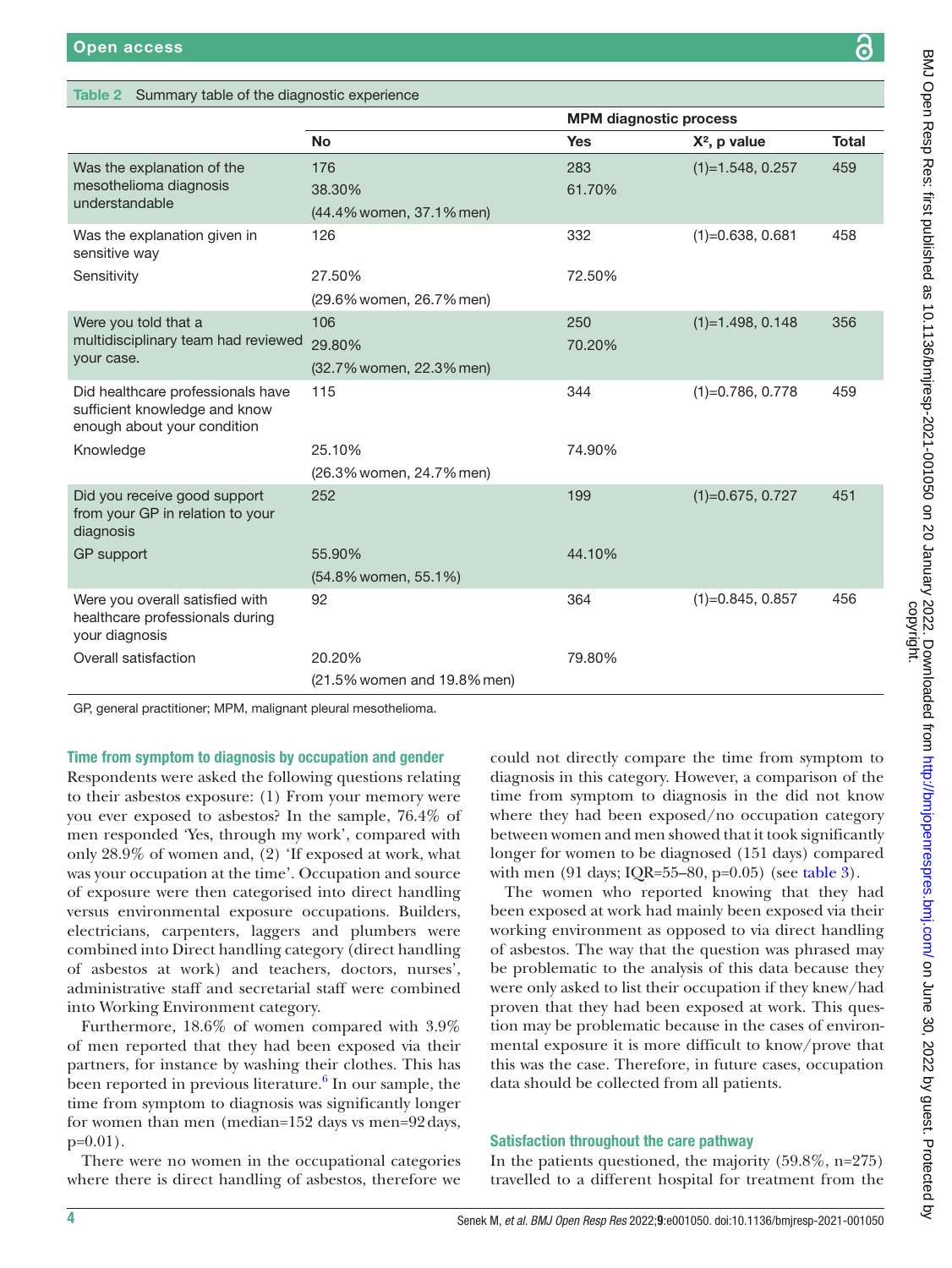<span id="page-4-0"></span>

| Table 3 Occupational category and time from symptom to diagnosis                 |                                               |                                                   |                |
|----------------------------------------------------------------------------------|-----------------------------------------------|---------------------------------------------------|----------------|
| Occupation/source of exposure, time from<br>symptom to diagnosis (median, days)  | Men                                           | Women                                             | P value        |
| Construction (builder, electrician, plumber,<br>carpenter, lagger)               | 49.6%, (N=188), 92 days,<br>$IOR = 50 - 81$   | There were no women in<br>this category.          | Not applicable |
| Work environment (teacher, doctor, nurse,<br>secretarial, admin)                 | 2.6%, (N=10), 97 days,<br>$IOR = 35 - 90$     | 17.3%, (N=14), 396 days,<br>$IOR = 58.75 - 80.75$ | 0.47           |
| No occupation listed because assumed/could<br>not prove that was exposed at work | 24% (N=91), 90 days,<br>$IOR = 50 - 77.5$     | 67.9%, (N=55), 151 days,<br>$IOR = 60 - 80$       | 0.076          |
| Other                                                                            | 23.7%, (N=90), 92 days,<br>$IOR = 50.75 - 85$ | 14.8%, (N=12), 169 days,<br>$(IQR = 80 - 95.25)$  | $0.05*$        |
|                                                                                  |                                               |                                                   |                |

\*Significant.

one in which they had been diagnosed, while 38.9% (n=179) of patients were both diagnosed and treated in the same hospital. Out of the patients that were referred to another hospital, 28% (n=129) received all their care in that same hospital, while 17.2% (n=79) shared care between hospitals. The majority of the patients (94.6%) reported that the appointments with the doctor and/or medical team were frequent enough. In terms of outpatient appointments, 83% of patients thought that it was easy/fairly easy to make an appointment, 4% found it difficult and 13% did not know/could not remember.

#### Private treatment by gender expected/received

More than one in five patients (23.3%, n=107) reported that they had, or will be, expected to pay for private treatment. Out of the 107 (23.3%), that reported this, only  $11\%$  were women (n=12).

#### Private treatment by gender received

Nearly 62.6% (n=67) reported that they had already had their non-National Health Service (NHS)-funded treatment costs covered as part of their legal claim. Out of the 67 cases (62.6%) that had their non-NHS funded treatment costs covered, the majority were men (95%, n=64). Only 3.7% (n=3) of women reported that they already had their additional private treatment costs covered as part of their legal claim compared with 95% (n=64) of men (p=0.01).

#### Treatment type and QoL

In this patient cohort, 75.9% had chemotherapy, 16.5% had surgery, 10.9% immunotherapy, 9.1% had radiotherapy, 8.5% had no treatment and 1.8% had targeted therapy. A Quality-of-Life score was assessed using the 0–100 EuroQoL-5D instruments scale. Patients that had surgery reported the highest QoL score (71.6). Selfreported QoL for those who only had chemotherapy was 67.2, radiotherapy QoL=65, immunotherapy QoL=69, no treatment QoL=61.8. However, a comparison by gender showed different QoL by treatment scores (see [table](#page-4-1) 4)

Respondents were asked to rate their overall QoL and well-being using the EQ5D scale. QoL score was only

Senek M, *et al*. *BMJ Open Resp Res* 2022;**9**:e001050. doi:10.1136/bmjresp-2021-001050 5

slightly higher in the group that reported satisfaction with overall treatment (IQR 70 vs 68, p=*0.2*). The median QoL score was significantly higher among women (women QoL=74, men QoL=70, p=*0.04*.).

Satisfaction with the treatment most strongly correlated with the perception that HPs have sufficient knowledge of their condition  $(r=0.42)$ , management of fatigue  $(r=0.28)$ , pain management  $(r=0.24)$ , cough management (0.23), and breathlessness (r=0.22). All correlations were significant (p<0.01) (see [table](#page-5-0) 5).

#### Mental health

Respondents were also asked to rate their level of anxiety and depression, as either not, slightly, moderately, extremely or severely depressed. There were no differences between men and women (81.4% women vs 81.2%) of men) that had no or slight problem with depression and anxiety. The proportion of moderately depressed was also similar (15.8% of men vs 16% of women). There were proportionately more men  $(2.4\% \text{ vs } 1.2\% \text{ women})$ that reported extreme to severe anxiety and depression levels.

# **DISCUSSION**

This study provides new insights into MPM patients' experiences in relation to gender, satisfaction with diagnosis

<span id="page-4-1"></span>

| Quality of life (QoL) score by treatment type<br>Table 4<br>received |                                                  |                                                    |                                               |
|----------------------------------------------------------------------|--------------------------------------------------|----------------------------------------------------|-----------------------------------------------|
| <b>Treatment</b><br>received                                         | Men<br>Median.<br><b>IQR QoL</b><br><b>Score</b> | Women<br>median.<br><b>IQR QoL</b><br><b>Score</b> | <b>Satisfaction</b><br>rate with<br>treatment |
| Surgery                                                              | 75                                               | 77.5                                               | 83.9%                                         |
| Chemotherapy                                                         | 70                                               | 70                                                 | 86.9%                                         |
| Radiotherapy                                                         | 60                                               | 68.5                                               | 81.1%                                         |
| Immunotherapy                                                        | 75                                               | 70                                                 | 92.7%                                         |
| Targeted therapy                                                     | 67.8                                             | 82.5                                               | 75%                                           |
| None                                                                 | 60                                               | 67                                                 | 85%                                           |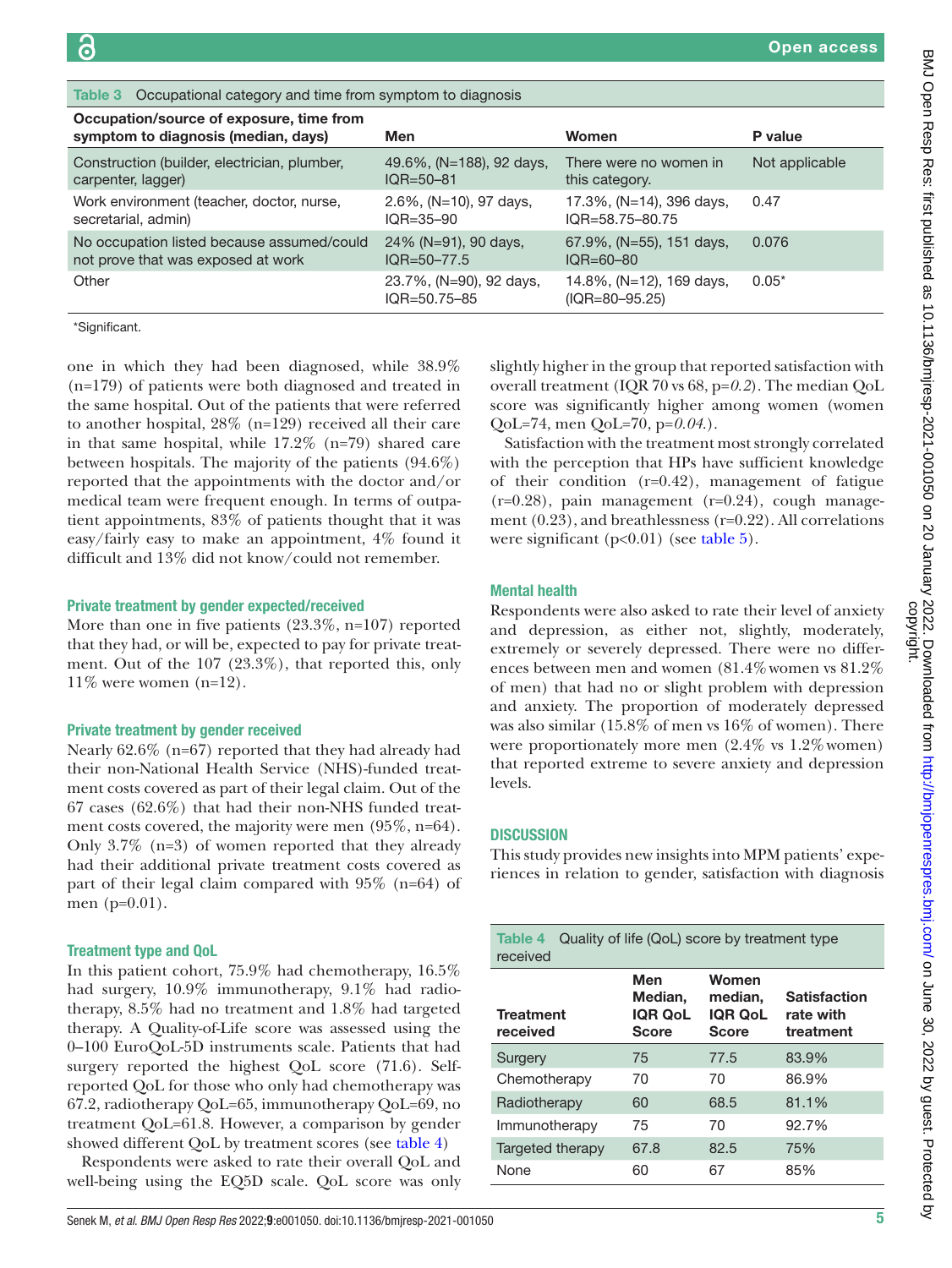# <span id="page-5-0"></span>Table 5 Patients' experience of the treatment

|                                                                                                                                                                                     | <b>MPM</b> treatment process                    |                                                   |                                      |
|-------------------------------------------------------------------------------------------------------------------------------------------------------------------------------------|-------------------------------------------------|---------------------------------------------------|--------------------------------------|
| <b>Treatment-related question</b>                                                                                                                                                   | Yes (%)                                         | No (%)                                            | Total                                |
| Satisfaction with treatment (yes/no)*<br>Overall have all the professionals involved in your<br>treatment worked well together to provide the best<br>possible care?                | $(n=380)$ 83.7%<br>Women=85.9%<br>Men= $83.2%$  | $(n=74)$ 16.3%<br>Women= $14.1\%$<br>Men= $16.8%$ | Total=460<br>$N=4$ chose not to say  |
| Perception that health professionals had sufficient<br>knowledge (yes/no)<br>Do you think that the doctors treating mesothelioma<br>knew enough about the condition and treatment?* | $(n=396)$ 86.5%<br>Women= $84.4\%$<br>Men=85.7% | $(n=62)$ 13.5%<br>Women=15.6%<br>Men= $14.3%$     | Total= $458$<br>N=2 chose not to say |
| Breathlessness controlled (yes/no)*                                                                                                                                                 | $(n=209)$ 68.5%                                 | $(n=96)$ 38.5%                                    | Total= $305$                         |
| Did hospital doctors and nurses do everything they                                                                                                                                  | Women=71%                                       | Women=29%                                         | $N=153$ did not have this            |
| could to help control any breathlessness?                                                                                                                                           | Men= $67.2\%$                                   | Men= $32.8%$                                      | symptom                              |
| Fatigue controlled (yes/no)*                                                                                                                                                        | $(n=154)$ 53.1%                                 | $(n=136)$ 46.9%                                   | Total=290                            |
| Did hospital doctors and nurses do everything they                                                                                                                                  | Women=49.2%                                     | Women= $50.8\%$                                   | $N=168$ did not have this            |
| could to help control any fatigue?                                                                                                                                                  | Men= $53.9%$                                    | Men= $46.1\%$                                     | symptom                              |
| Coughing controlled*                                                                                                                                                                | $(n=103)$ 53.3%                                 | $(n=94)$ 47.7%                                    | Total=197                            |
| Did hospital doctors and nurses do everything they                                                                                                                                  | Women=52.8%                                     | Women= $47.2\%$                                   | $N = 261$ did not have this          |
| could to help control any coughing?                                                                                                                                                 | Men= $52.4%$                                    | Men= $47.6\%$                                     | symptom                              |
| Pain controlled*                                                                                                                                                                    | $(n=218)$ 77.6%                                 | $(n=63)$ 22.4%                                    | 281                                  |
| Did hospital doctors and nurses do everything they                                                                                                                                  | Women=71.1%                                     | Women=28.9%                                       | $N=177$ did not have this            |
| could to help control any pain?                                                                                                                                                     | Men=78.8%                                       | Men= $21.1%$                                      | symptom                              |

\*None of the treatment processes were statistically significantly different between men and women.

MPM, malignant pleural mesothelioma.

and treatment, time from symptom onset to diagnosis, source of exposure/occupation and QoL.

Our study population contained proportionally more men than women with MPM. However, the proportion of younger women was greater than that of younger men (26% of women compared with 18.1% of men were 65 years or younger). This finding corresponds to the national figures.<sup>[5](#page-7-4)</sup>

The results suggest that women were disadvantaged during the time of diagnosis, which was significantly longer compared with men. This echoes previous findings of a study based on a cohort of MPM patients in South of England<sup>12</sup> which showed that it took longer for women to be diagnosed. In MPM, men are often diagnosed sooner, possibly because the disease is more common in men and because there is a higher awareness among healthcare professionals of the risk of mesothelioma for those in direct handling occupations. In our sample, there were no women that were in the direct handling occupational category. Aligning with the findings in Senek and Steve Robertson, in our sample of working women, the occupational risk was more likely to be linked to indirect exposure in a contaminated work environment, rather than to the direct handling of asbestos. Occupational differences between men and women with MPM thus have implications for healthcare staff. To improve the diagnosis of MPM, insight is needed into how occupational histories are taken in healthcare settings. Furthermore, patients who experience a diagnostic delay may require additional support in coming to terms with the diagnosis

and the fact that it has been delayed. Ball *et al* have shown that, if diagnostic delay is not addressed appropriately, it can have detrimental psychological effects on patients.<sup>[9](#page-7-8)</sup>

Most patients (80%) reported that they were satisfied with the diagnostic process. However, those that were dissatisfied had a significantly longer time from symptom to diagnosis. This suggests that the time it takes to be diagnosed leads to dissatisfaction. During the diagnostic period, the highest proportion of dissatisfaction (55.7%) was with support received from their GP. However, patients were most likely to be satisfied if the diagnosis was delivered sensitively (OR=4.4, p=0.001) and if they felt that the HP was knowledgeable (OR=2.8, p=0.01). A high proportion of patients also reported that their diagnosis was not understandable (38.3%) but this factor was not as important as the sensitivity and knowledge of HPs.

There is a need for training in taking extended asbestos exposure history and occupational exposure among HPs. A comprehensive history is essential to the diagnostic process as HPs are unlikely to suspect the disease unless a patient describes a job where asbestos exposure may have occurred. Mesothelioma is a rare disease with similar symptoms to more common and less severe conditions. At present, it is sometimes confused for a different illness or another type of cancer, such as pneumonia or lung cancer.

The highest QoL score was among those patients that had surgery as part of their treatment. However, this may be due to the overall selection bias, as fitter patients are likely to have a higher QoL prior to treatment. Therefore,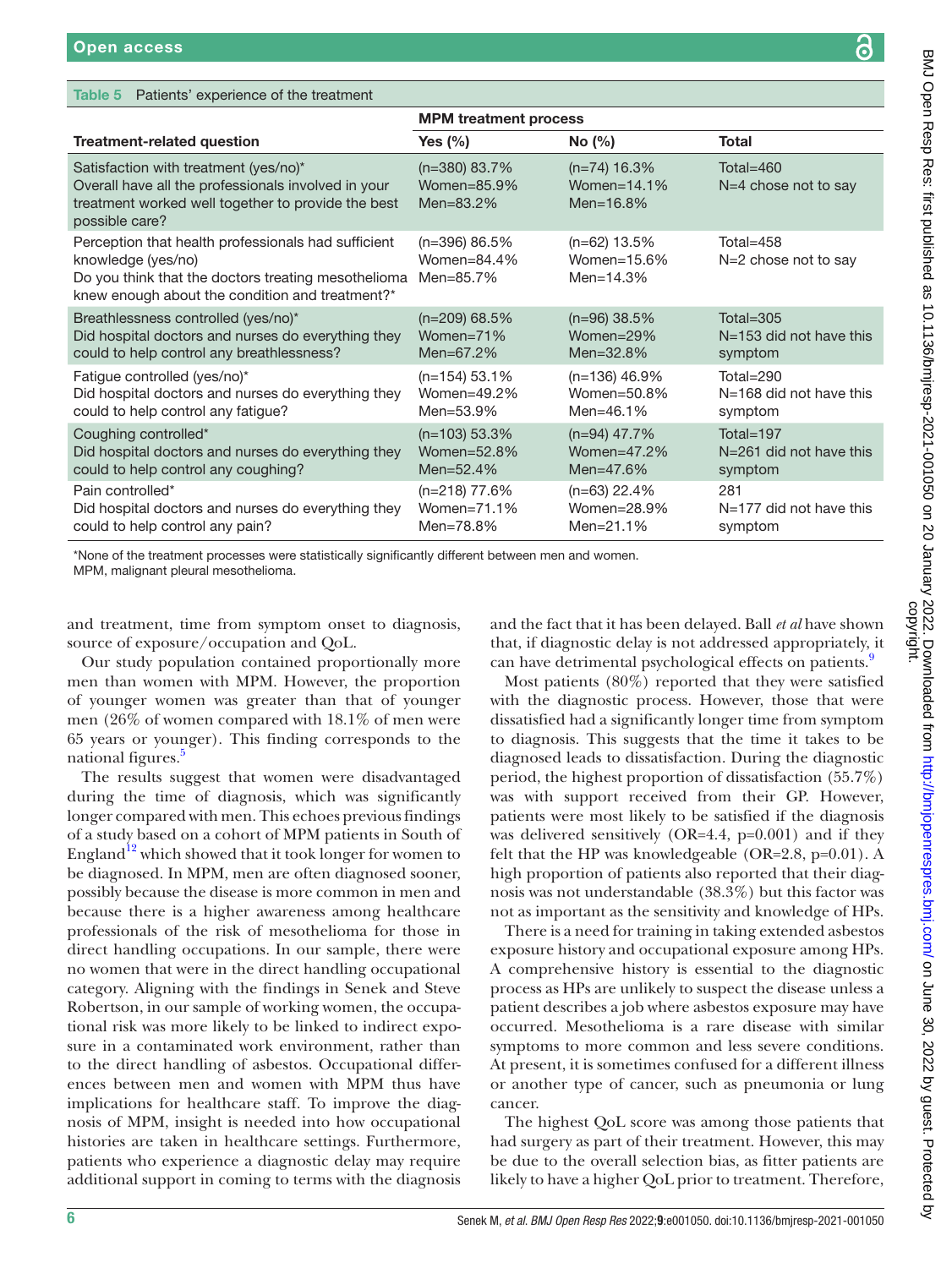their overall QoL score may have made them eligible for surgery in the first place. Women reported a higher overall QoL score.

In our sample, women were less likely to have additional private treatment. This may be due to the costs involved and because they are significantly less likely to have the costs of additional non-NHS-funded treatment covered by a compensation settlement. So far, no data has been collected at a national level on intention to seek legal advice, and actions subsequently taken, to compare differences between men and women.<sup>15</sup> A previous study by Senek and Steve Robertson, based on mesothelioma cases from South of England, showed that women were less likely to apply for compensation.<sup>[12](#page-7-11)</sup> This may be explained by the higher awareness of the association between some occupational categories and asbestos-related diseases. In our study, women's occupational exposure was more often linked to indirect exposure in the work environment than to the direct handling of asbestos. These occupations are still classified as 'lowrisk', (rightly or wrongly) resulting in fewer precedents for taking legal action.

Unlike Rake *et al*, this study did not find that the occupational risk in women was concentrated in industrial settings but found occupational risk in office-based work environments. $6$  It suggests that a long term, low-level exposure may be causing an increase in mesothelioma cases among people working in occupations that have previously not been noted as particularly risky. This is in line with previous research indicating that mesothelioma can develop from long-term exposure to low concentrations of asbestos fibres in the  $air^{16}$  $air^{16}$  $air^{16}$  At present, a value of 0.01 fibres/mL is taken as the 'clearance indicator' threshold, and a site should not normally be regarded as fit for reoccupation until the asbestos in air measurements are below this level. It is noteworthy that this value is 10 times higher than that which countries like Germany, France and the Netherlands permit. Therefore, the UK may currently be underestimating the risk of low-level exposure. This theory is supported by the high proportion of mesothelioma cases among patients that had been employed in so called low-risk occupations and would suggest that long-term, low-level exposure is a concern. Therefore, more emphasis is required on the risk associated with long-term, low-level indirect exposure resulting from working in asbestos-contaminated buildings. This recognition would be of particular benefit to women.

#### Strengths and limitations

This is the first study to explore the experience of MPM patients by gender in three UK countries. The study participants were from all but one of the four UK countries (there were no Northern Ireland cases). The study population can be considered to represent patients with MPM across most of the UK and results can be extrapolated at national level. The data, however, did not include information on potential exposure to asbestos in

childhood, previous medical history, exact geographical location and whether patients' partners had been working in a high-risk area. Such data could potentially identify other sources of exposure given that certain geographical locations and exposure through a partner are known sources. The data set did not include any information on patients' disease progression or survival rates, which would have been additional indicators of quality of care received. Furthermore, in our data set, the proportion of respondents that had active treatment was higher than the proportion reported in the National Mesothelioma Audit. This is a potential limitation of the study. It may be that, unknowingly, a group biased towards those of better performance status and less advanced disease was sampled.

#### Implications for practice

This study has several implications for clinical practice, in particular regarding diagnostic processes and patient support. In the study, it took longer for women to be diagnosed than for men. The reason for this gender-based delay in diagnosis is unknown. In MPM, men are often diagnosed quicker, possibly because it is more common in men and the fact that healthcare professionals may take a more detailed or accurate occupational history for men than for women due to the varying awareness of risk of mesothelioma according to occupation and/ or gender. Occupational differences between men and women are not merely a legal issue, but also have implications for healthcare staff. To improve the diagnosis of MPM, it could be beneficial to review the diagnostic process in order to determine the cause of delay, particularly for women.

The HP's level of sensitivity and knowledge were significant determinants of patient satisfaction. Consideration could therefore be given as to how this can be improved for the large proportion of patients that felt that this was lacking. This further highlights the importance of early referral and signposting to services that have more expert knowledge and experience in treating and caring for those with mesothelioma.

HPs need to be more alert to a diagnosis of MPM in both men and women who have no history of direct exposure to asbestos. To address the delays and gender differences in the care pathway, it is important that HPs are better informed regarding the age and types of exposure in women. However, for unexplained reasons women in this category have a longer symptom to diagnosis period than men. Awareness around the importance of communication skills and better knowledge among HPs could be further improved by all stakeholders, including national societies and cancer charities. In addition, the delayed diagnosis and prolonged care pathway could be addressed in at least two ways: first, by means of implementation of Getting it Right the First Time Cancer recommendations and, second, through a dedicated suspected-mesothelioma pathway for GP referrals,